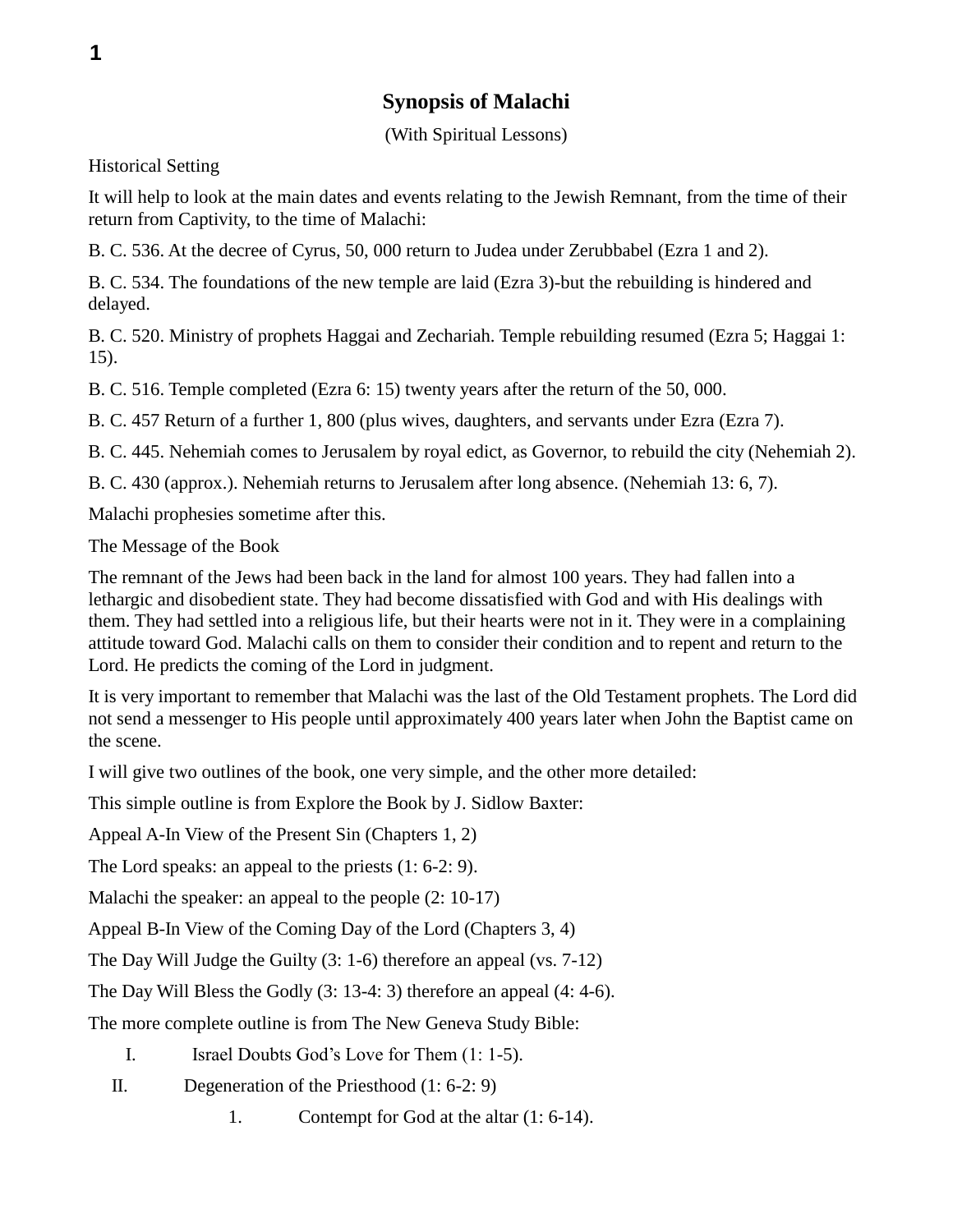- 2. Neglect of God's law (2: 1-9)
- III. Israel's Failure in Marriage Practices (2: 10-16)
	- 1. Marriage to Idolatrous Wives (2: 10-12)
	- 2. Divorce of Israelite Wives (2: 13-16)
- IV. God's Response to Sin (2: 17-3: 5)
	- 1. The Guilty Weary God With Excuses (2: 17)
	- 2. The Purifying Work of the Messenger (3: 1-5)
- V. God's Desire to Bless (3: 6-12)
	- 1. His Unchanging Promise to Forgive the Repentant (3: 6, 7)
	- 2. Israel Robs God (3: 8-12)
- VI. Distinction Between the Righteous and the Wicked (3: 13-4: 6)
	- 1. The Harsh Words and Attitudes of the Cynical (3: 13-15)
	- 2. The Godly Conduct of the Faithful (3: 16-18)
	- 3. The Day of the Lord (4: 1-6)

## A Sevenfold Complaint

An interesting feature of this book is that the Jews complained to God seven distinct times. In fact, they complained about God. James Montgomery Boice writes about this phenomenon in the following words: "Perhaps more than any other Old Testament book, Malachi describes that modern attitude of mind that considers man superior to God and that has the audacity to attempt to bring God down to earth and measure him by the yardstick of human morality."

We will look at these seven challenges to God. In each of them the word "how" (in the Hebrew) is used. In our KJV the word "wherein" is used 6 times and the word "what" is used once. In every one of these seven cases it expresses a state of mind that challenges God's statements. The idea is a demand that God give an accounting of Himself in human terms.

These seven challenges are found in:

 $1: 2$ 1: 6 1: 7  $2:17$ 3: 7 3: 8 3: 13

What Can We Learn From Malachi?

To begin this section I would like to quote a paragraph from the New Geneva Study Bible:

Malachi spoke to a disillusioned, discouraged, and doubting people whose experience did not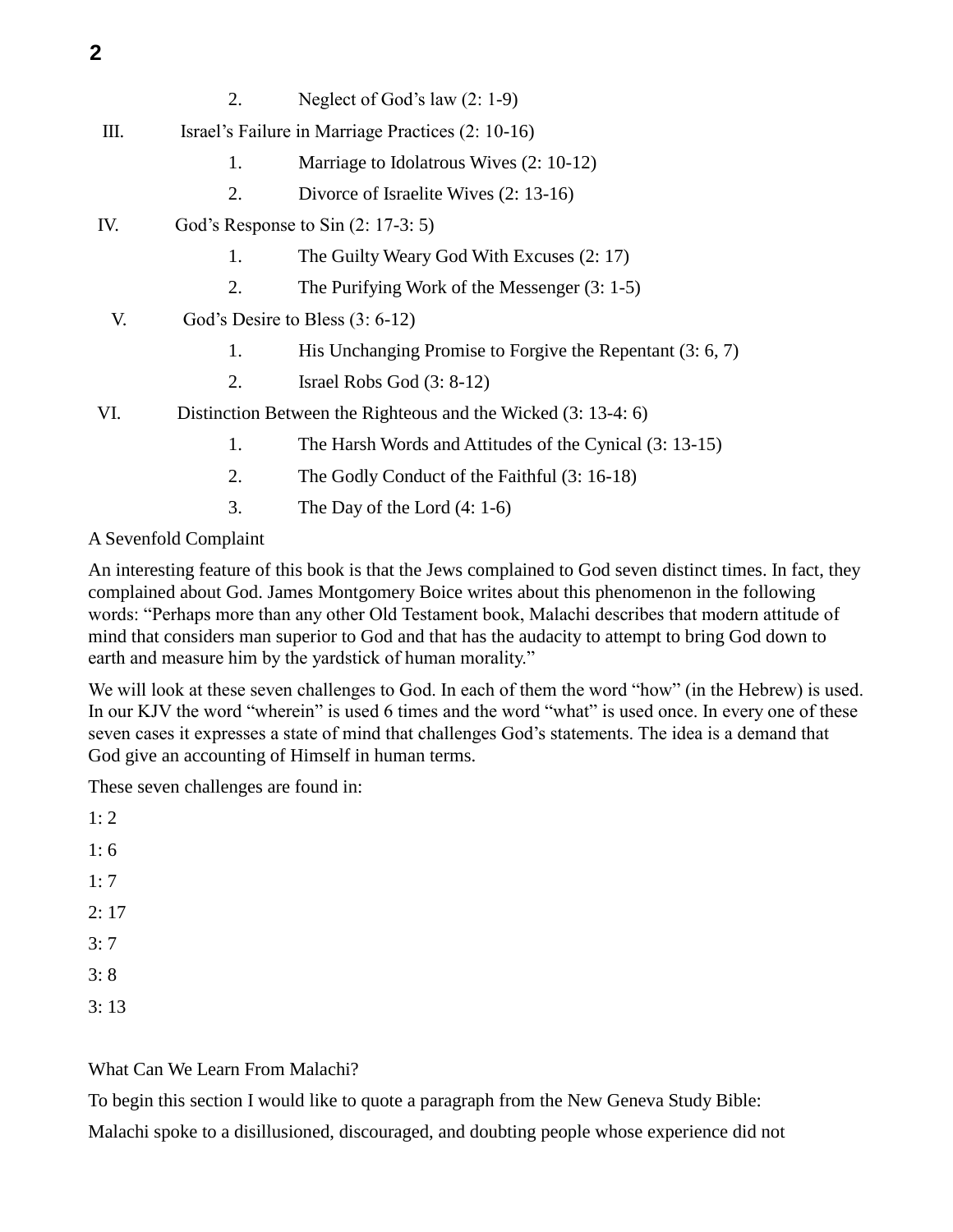harmonize with their understanding of the glorious promises found in the earlier prophets. Their vision of the coming messianic age did not materialize. Instead they experienced poverty, drought, and economic adversity, and they became disillusioned with God and their faith. Malachi's word confronts a people skeptical of the promises and therefore indifferent in their commitment to live in the light of those promises and to worship and serve the Lord with all their hearts. The book may serve as a catechism for times of doubt and disappointment when the professing people of God are tempted to break faith with their covenant God. The prophet's ministry is to light the lamp of faith in a disheartened people by reminding them of God's electing love (1: 2) and to set forth the continuing obligations of the covenant to those who truly know God (3: 16-18).

It is encouraging to note that even in a time of apostasy God still had His remnant or those we might call the "faithful few." The Lord had to remind Elijah of this in another time of wide-spread falling away. He did this in 1 Kings 19:18, "Yet I have left me seven thousand in Israel, all the knees which have not bowed unto Baal, and every mouth which hath not kissed him." The apostle Paul said the same thing in his day: Romans 11:2-5, "God hath not cast away his people which he foreknew. Wot ye not what the scripture saith of Elias? how he maketh intercession to God against Israel, saying, Lord, they have killed thy prophets, and digged down thine altars; and I am left alone, and they seek my life. But what saith the answer of God unto him? I have reserved to myself seven thousand men, who have not bowed the knee to the image of Baal. Even so then at this present time also there is a remnant according to the election of grace."

When things go wrong we need to trust God and ask Him to increase our faith. Several verses of Scripture are very relevant here:

Job 13:15, "Though he slay me, yet will I trust in him: but I will maintain mine own ways before him."

Job 23:9-12, "On the left hand, where he doth work, but I cannot behold him: he hideth himself on the right hand, that I cannot see him: But he knoweth the way that I take: when he hath tried me, I shall come forth as gold. My foot hath held his steps, his way have I kept, and not declined. Neither have I gone back from the commandment of his lips; I have esteemed the words of his mouth more than my necessary food."

Psalms 27:13, "I had fainted, unless I had believed to see the goodness of the LORD in the land of the living."

Hebrews 11:6, "But without faith it is impossible to please him: for he that cometh to God must believe that he is, and that he is a rewarder of them that diligently seek him."

Some Highlights from Malachi

John Gill writes that "The general design of it is to reprove the Jews for their ingratitude to the Lord, their neglect and contempt of his worship, and breach of his laws; and to raise in the minds of the truly godly an expectation of the Messiah, and his forerunner, John the Baptist."

The doctrine of Unconditional Election is taught in 1: 2, 3. See Rom. 9: 13. We should be profoundly grateful for our election to glory and should rejoice in it. See Eph. 1: 3, 4; 1 Thess. 1: 4; Lk. 10: 20.

God is our Father and our Master (Lord). We owe Him honor and reverence-1: 6.

We should offer God the best we can. We must not give Him our leftovers of time, money, etc.-1: 8.

1: 11 shows that the prayers of the saints are compared to incense. This verse also points forward to the spiritual sacrifices of the New Testament. See Ps. 141: 2; 1 Pet. 2: 5; Rev. 5: 8.

God puts a high premium on marriage, and He hates divorce. -2: 14-16.